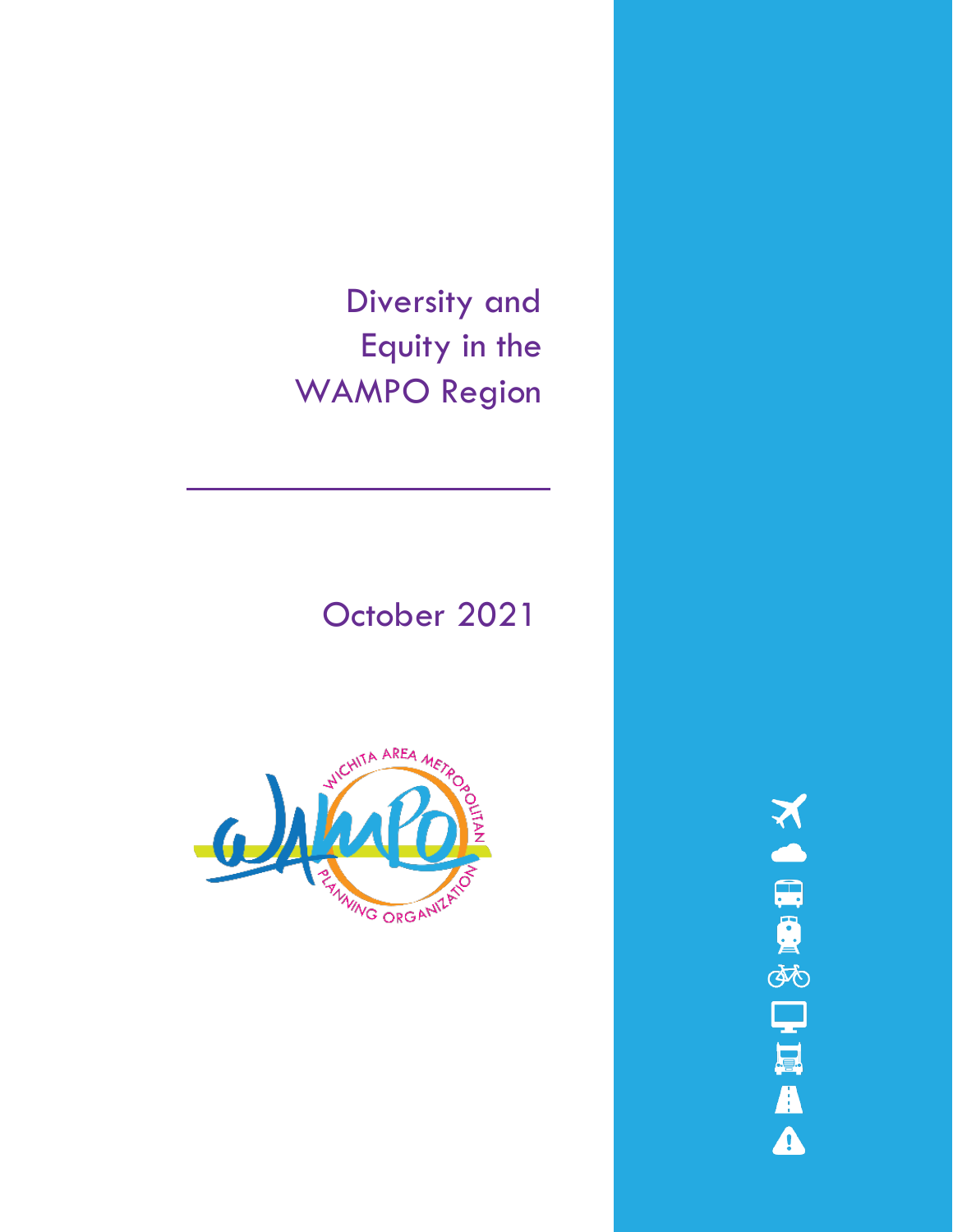## **Contents**

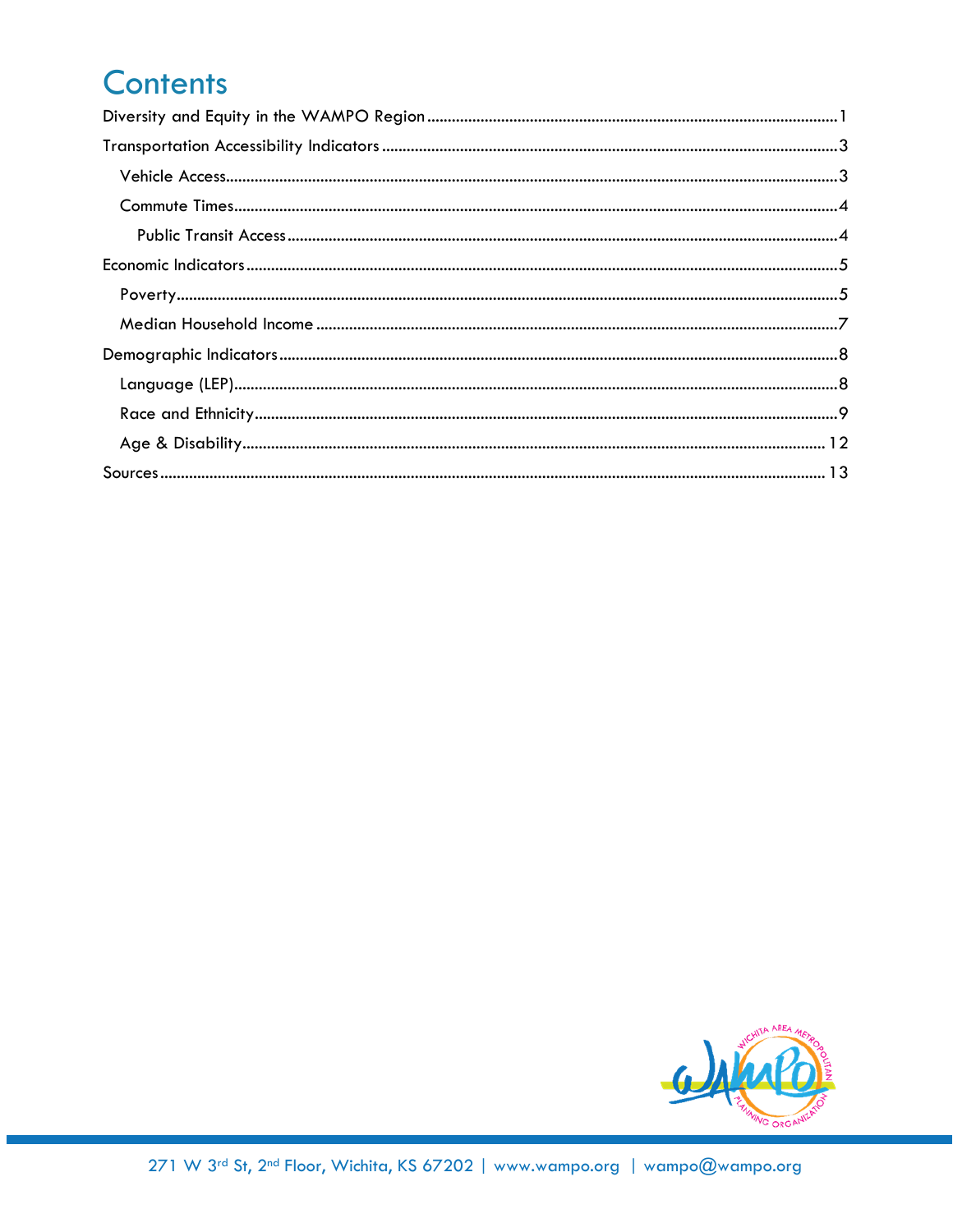Transportation projects have long-lasting physical impacts on communities, and it is important to evaluate fairness and equity as part of the development of transportation policies and funding decisions. No group of people – by race, ethnicity or socio-economic status – should bear a disproportionate share of negative impacts as a result of decisions made at the federal, state, regional or local levels. Changes in demographics, lifestyles, and economic prosperity affect the success of our communities. A wide spectrum of voices and perspectives serves to enrich our culture and daily lives, and a thriving cultural scene helps to attract young talent to the region to bolster job creation and retainment. WAMPO, in partnership with our various stakeholders, KDOT, and member jurisdictions, seeks to create a transportation environment that is welcoming, attractive, and inclusive, enhances health and safety, stimulates and sustains the economy, and create a positive impact on how citizens live, work, and play. Current projects show the WAMPO region to grow by 43% by 2050, to a population of over 700,000 residents.

Our goals as an MPO for the region are to:

- Increase mobility and opportunity for diverse populations.
- Increase community engagement.
- Optimize use of regional assets.
- Strengthen partnerships with various communities within the region.
- Address stakeholder concerns regarding diversity and equity.
- Meet federal, state, and local reporting requirements.
- Ensure programs, plans, projects, and investments reduce disparities.

## <span id="page-2-0"></span>Transportation Accessibility Indicators

Full equity would allow for all residents, regardless of race, ethnicity, age, or ZIP code, to have the same access to resources and opportunities that allow them the full range to take part in the region's economy, politics, and social life. Increasing one's access to transportation helps low-wage workers and other jobseekers connect to more gainful employment. It is important to note that while this report splits up various diversity factors into different sections; it is the combination of these factors and existing institutions that create or perpetuate such differences.

## <span id="page-2-1"></span>Vehicle Access

**Households with No Vehicle Available by Race/Ethnicity via the 2000 Decennial Census (Fig. 1)**

| <b>Race/Ethnicity</b> | <b>Kansas</b> | <b>Wichita</b> | <b>Rest of WAMPO</b><br><b>Region</b> |
|-----------------------|---------------|----------------|---------------------------------------|
| <b>White</b>          | 5%            | 6%             | 3%                                    |
| <b>Black</b>          | 15%           | 14%            | 4%                                    |
| <b>Hispanic</b>       | 8%            | 9%             | 6%                                    |
| Asian                 | 7%            | 9%             | 5%                                    |
| Native-American       | 8%            | 8%             | 5%                                    |
| <b>Other</b>          | 8%            | 10%            | 0%                                    |

Having access to reliable and affordable transportation is essential to meet daily living needs, such as education, health, and employment. Access to a vehicle is more important in areas without a transit

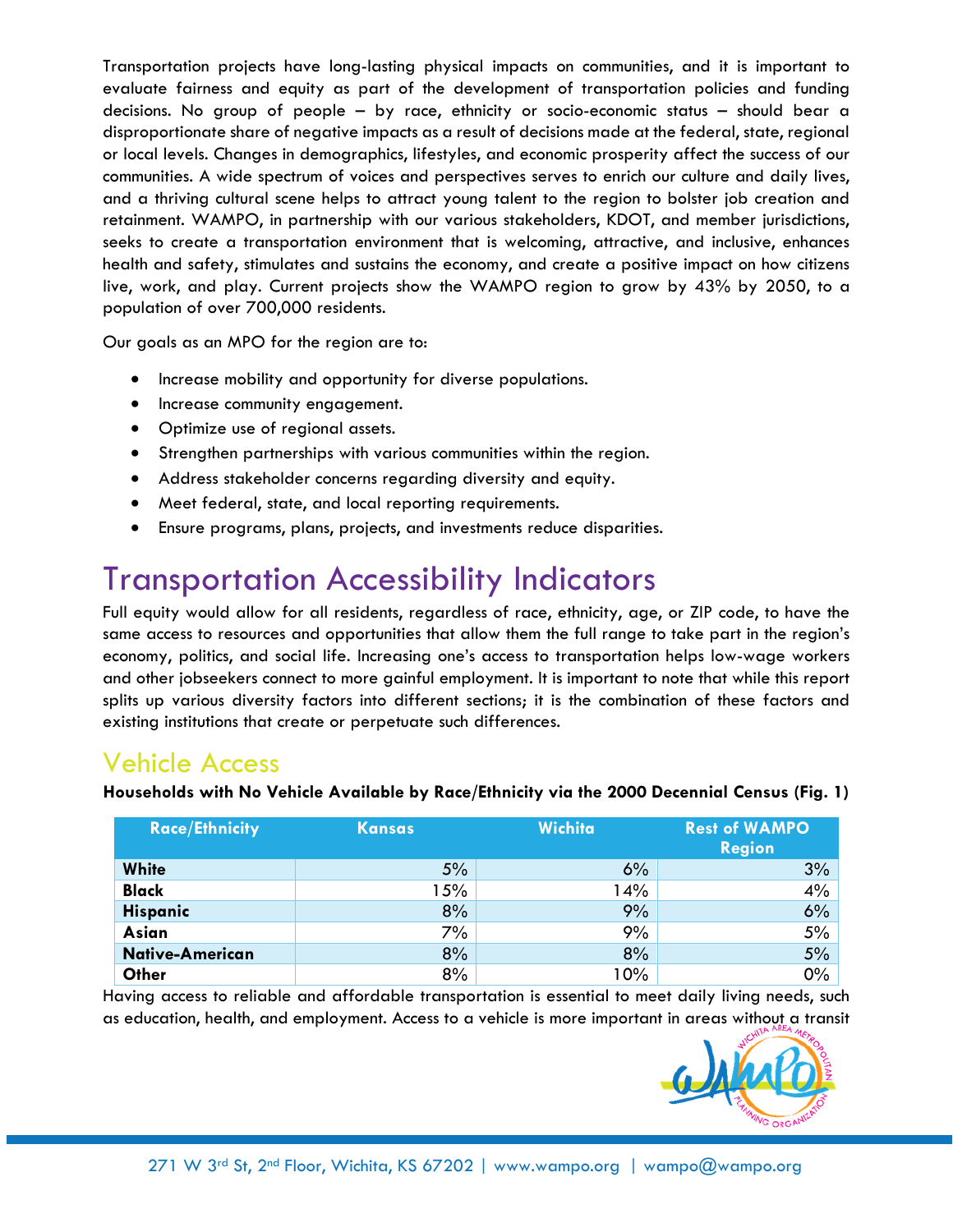system, making it even more important to make sure no part of the community is left out. Income and wealth gaps contribute to the difference in vehicle availability seen here. White households across the board are more likely to have consistent access to a vehicle.

### <span id="page-3-0"></span>Commute Times

Long commute times may serve as a barrier for those who try to improve their station via the chase of the traditional "American Dream." Historically discriminatory and race-driven practices such as the expropriation of land from Indigenous people, Jim Crow laws, redlining, and racially restrictive housing covenants have pushed minority populations away from typical commercial hubs and urban areas, away from their employers. The transportation system within Wichita is working to keep commute times low—the average commute is 20 minutes and is consistent across all race/ethnicity groupings.





### <span id="page-3-1"></span>Public Transit Access

Access to public transit is essential to improve mobility and stimulate economic development. People can only contribute their unique perspectives if they have the opportunity and access to our roadways, programs, services, and regional transit system, leading to businesses that represent the communities they're meant to serve.

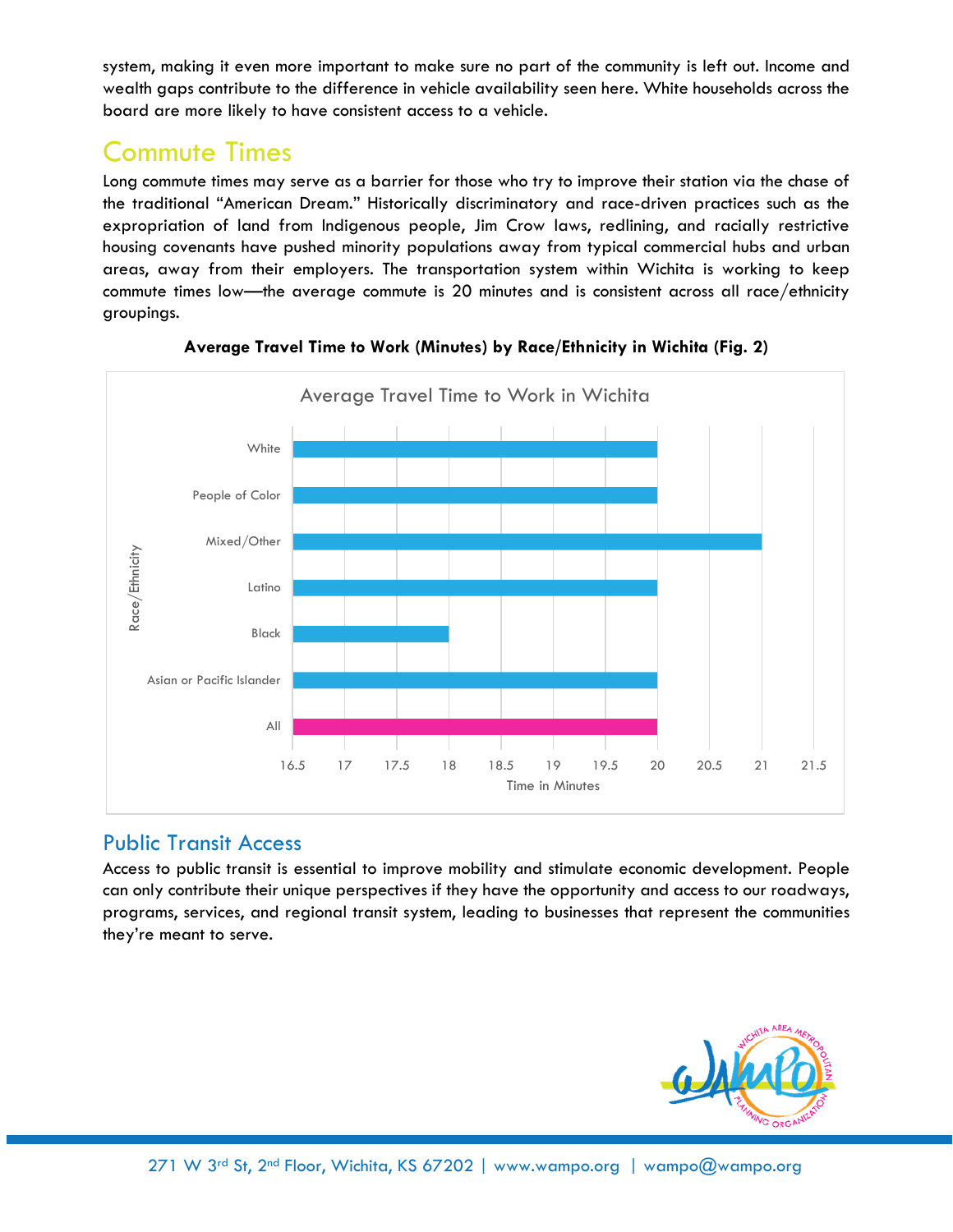## <span id="page-4-0"></span>Economic Indicators

### <span id="page-4-1"></span>**Poverty**

Poverty thresholds are updated annually by the US Census Bureau and are determined by comparing one's total household income with the poverty threshold amount appropriate for their household size and composition. Historically, poverty has been associated with large metropolitan centers and rural communities. In the last decade, however, more of the WAMPO region's population that is living in poverty is focused in smaller cities and townships that are home to 25,000 residents or fewer. Wichita's most immediate suburbs—Park City, Derby, Valley Center, Maize, and Bel Aire, all see a significantly higher median household income than Wichita itself. Suburban and small-scale metropolitan areas are growing at a brisk rate nationwide.

Poverty in the WAMPO region is on a slow rise, contrary to the trends of the more populous areas of Kansas. Sedgwick County, Sumner County, the cities of Wichita, Haysville, Park City, and Valley Center, as well as the state of Kansas have seen decreases in the percentage of their population in poverty, while the smaller individual cities in the region have seen an increase.



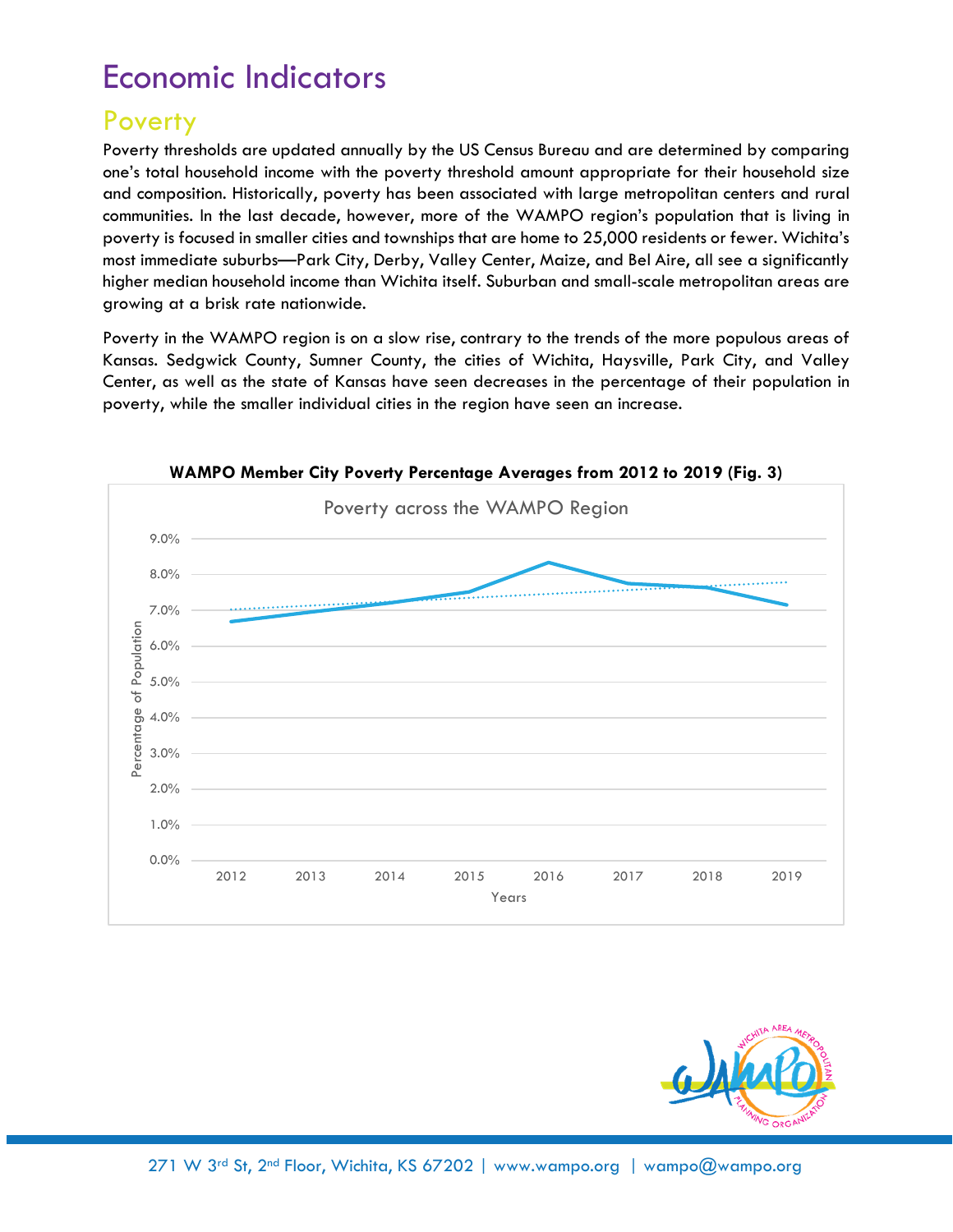

#### **Percentage of Population Living below Poverty Level**



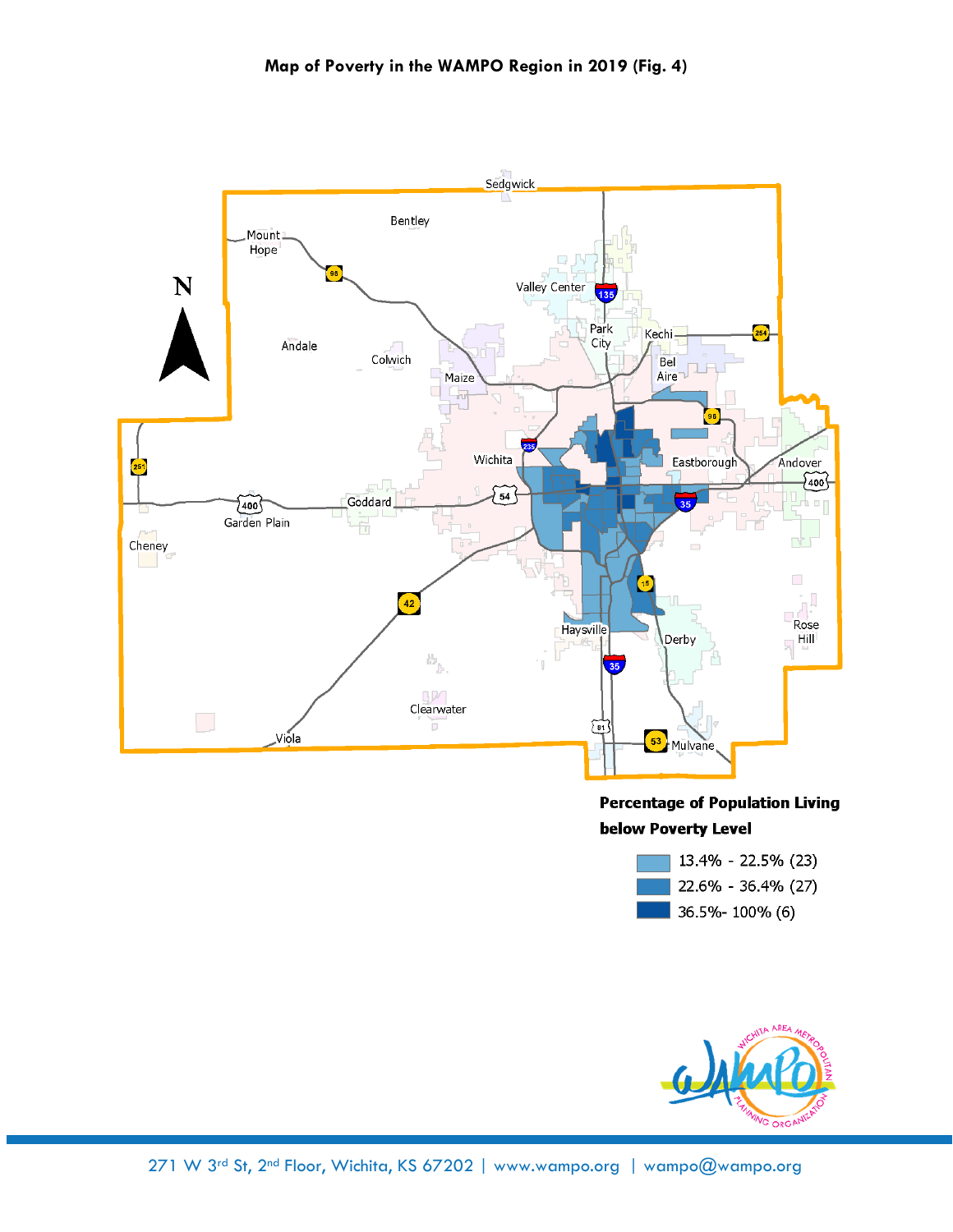## <span id="page-6-0"></span>Median Household Income



**Average Household Median Income from 2010 to 2019 (Fig. 5)**

Racial and economic inclusion drive sustained economic growth by increasing productivity. If some groups only have reliable roadway access to low-wage jobs, they may lack the opportunity for upward growth.

Eastborough, a residential enclave, is an outlier of the WAMPO region, as its ten-year average median household income is significantly higher than the rest of the WAMPO region at \$131,712 and 278% greater than Wichita, the city that surrounds it.

|               | <b>US</b>            | <b>Kansas</b>  | <b>Andale</b>      | <b>Andover</b>         | <b>Bel Aire</b> | <b>Bentley</b>          | <b>Cheney</b> | <b>Clearwater</b> |
|---------------|----------------------|----------------|--------------------|------------------------|-----------------|-------------------------|---------------|-------------------|
| Income        | \$55,425             | \$53,277       | \$72,974           | \$83,914               | \$76,651        | \$61,112                | \$62,063      | \$63,273          |
|               | <b>Colwich</b>       | <b>Derby</b>   | <b>Eastborough</b> | <b>Garden</b><br>Plain | <b>Goddard</b>  | <b>Haysville</b>        | ∣ Kechi       | <b>Maize</b>      |
| Income        | \$71,655             | \$68,389       | \$131,712          | \$63,489               | \$67,294        | \$53,501                | \$86,127      | \$66,185          |
|               | <b>Mount</b><br>Hope | <b>Mulvane</b> | <b>Park City</b>   | <b>Rose</b><br>Hill    | Sedgwick        | Valley<br><b>Center</b> | Viola         | Wichita           |
| <b>Income</b> | \$50,197             | \$67,106       | \$60,689           | \$74,007               | \$52,415        | \$59,984                | \$58,444      | \$47,331          |

#### **Average Household Median Income from 2010 to 2019 (Fig. 6)**

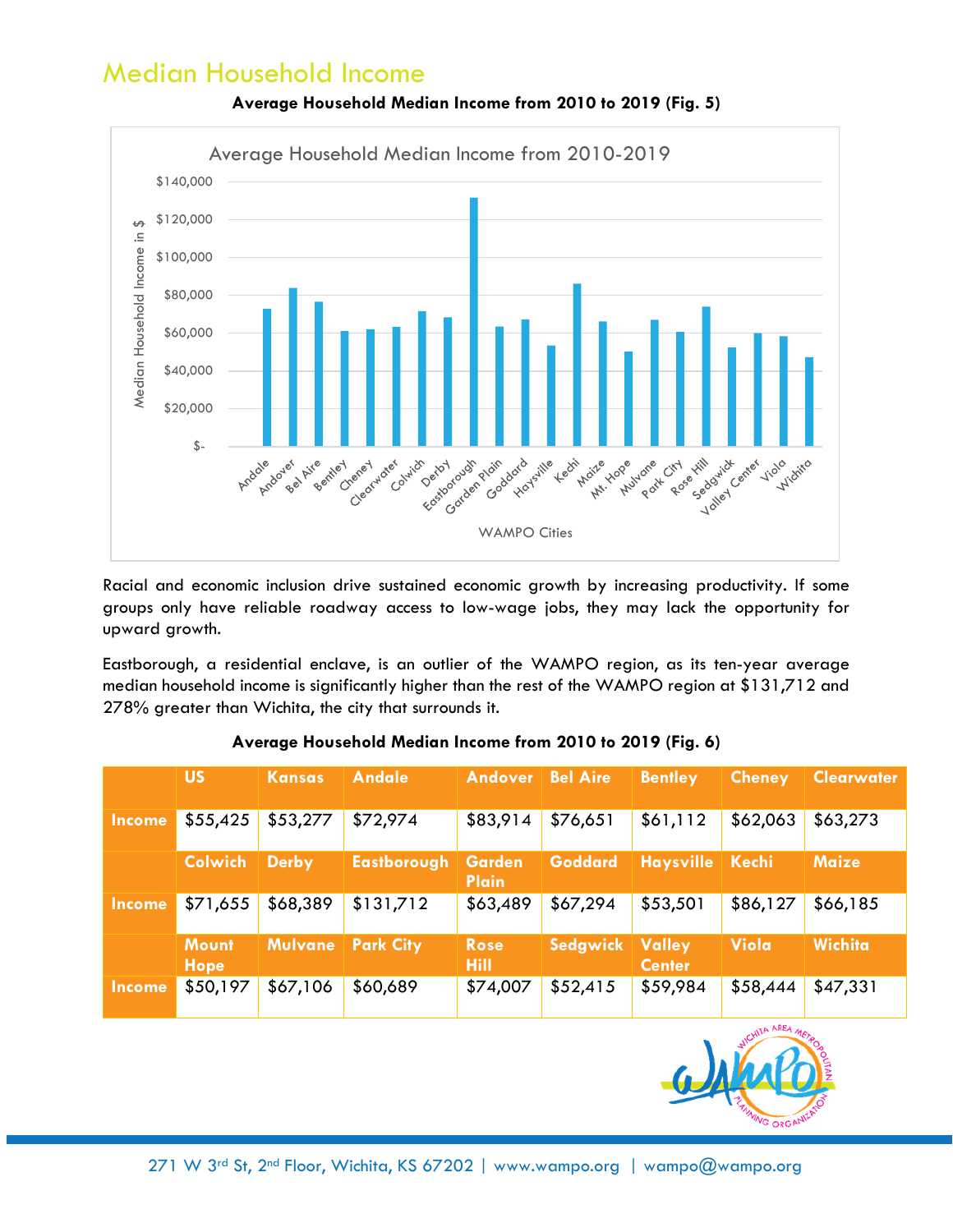## <span id="page-7-0"></span>Demographic Indicators

### <span id="page-7-1"></span>Language (LEP)

#### **Percentage of WAMPO Population with Limited English Proficiency (LEP) from 2010 to 2019 (Fig. 7)**



As our cities are becoming more diverse, so too are our languages. English is the language predominantly used in government functions, however, many in the US speak other tongues. This has the potential to interfere with how well they can interact with civic life. Individuals, ages five or older, with Limited English Proficiency (LEP) are identified in the Census data as speaking English less than "very well."

Those who speak English less than "very well" may be assisted via translation services, education, or assistance accessing services. A major contributing factor to the decrease seen in Figure 7 is an aging population—as people get older and acclimatize to the US, it is more likely English will become their main communication. Even though that number is decreasing, that doesn't lessen the importance of providing language-inclusive materials to the WAMPO population. Larger metropolitan areas are more likely to see a greater variety of languages. The city of Wichita has a much larger population that speaks English less than "very well". In 2019, it was 6.4% of the population—the rest of the less urbanized WAMPO region averaged only 0.8%

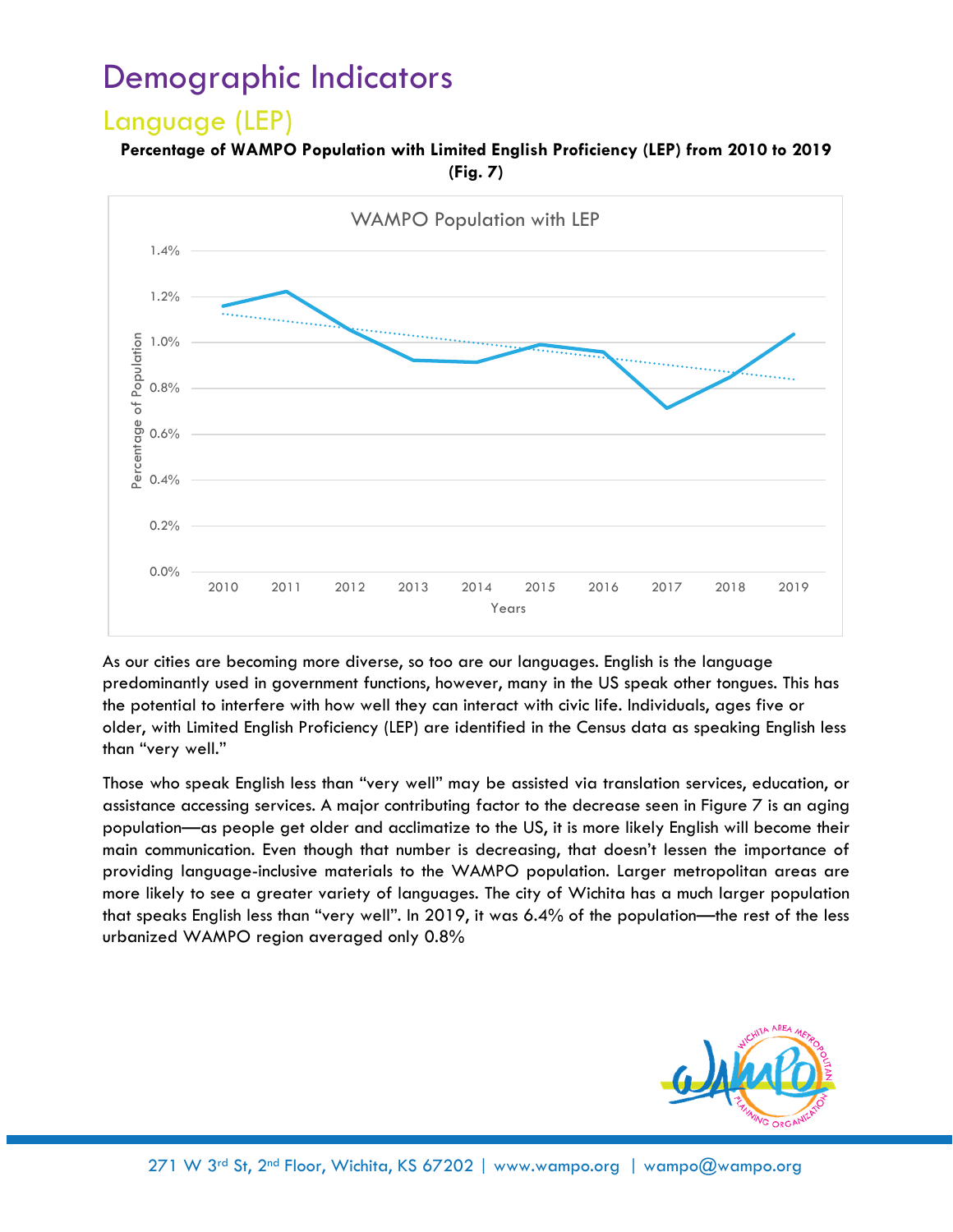## <span id="page-8-0"></span>Race and Ethnicity

Aggregated data showing race and ethnicity was organized into the following five categories (the first four of which are classified as "minority" groups):

- Asian, which refers to people having origins in any of the original peoples of the Far East, Southeast Asia, or the Indian subcontinent - including, for example, Cambodia, China, India, Japan, Korea, Malaysia, Pakistan, the Philippine Islands, Thailand, and Vietnam.
- Black or African American, which refers to people having origins in any of the Black racial groups of Africa.
- Hispanic or Latino, which includes persons of Cuban, Mexican, Puerto Rican, South or Central American, or other Spanish culture or origin, regardless of race.
- Other, which includes:
	- o Native Hawaiian or Other Pacific Islander, which refers to people having origins in any of the original peoples of Hawaii, Guam, Samoa, or other Pacific Islands.
	- o American Indian and Alaska Native, which refers to people having origins in any of the original peoples of North and South America (including Central America), and who maintain tribal affiliation or community attachment.
	- o Other Races, and those identified by two or more races.
- White or Caucasian, which refers to people having origins in any of the original peoples of Europe, the Middle East or North Africa.

The majority of the WAMPO region population in 2020 was white, at 68% of the total population. The largest single minority group is Black Americans at 9%, followed by Other, Asian, and American Indian/Alaska Native. There is a greater community of these minority groups in the more populous cities of the region—Wichita, Bel Aire, Derby, Park City, and Andover.

Late-shift workers are disproportionately low-income POC and face fewer options for transit and are often burned with high transportation costs and reduced opportunities. National data gathered by the Pew Research Center show that US adults that are lower income, nonwhite, immigrants, or under 50 are more likely to rely on public transportation.

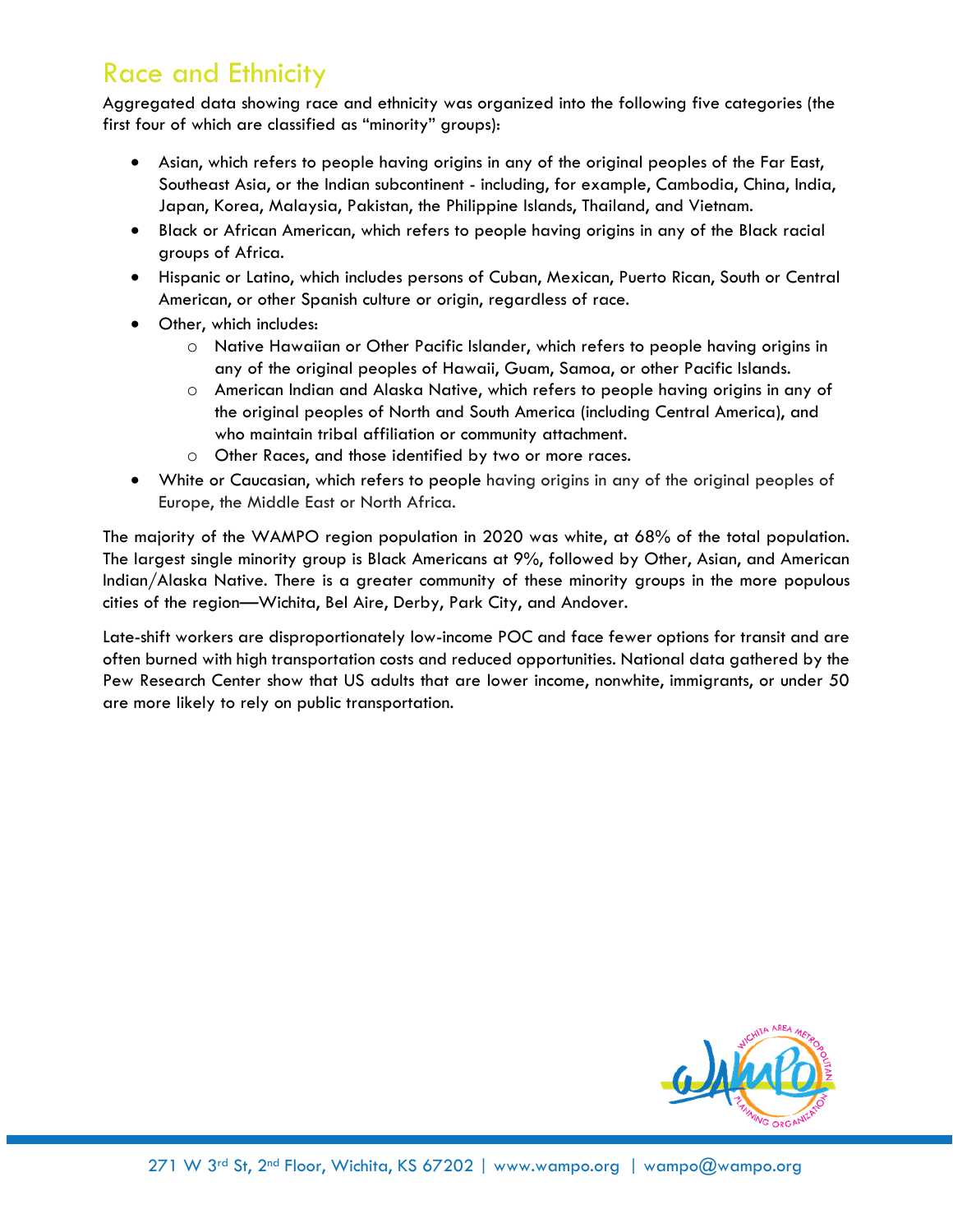

#### **Race Breakdown for the WAMPO Region in 2020 (Fig. 8)**

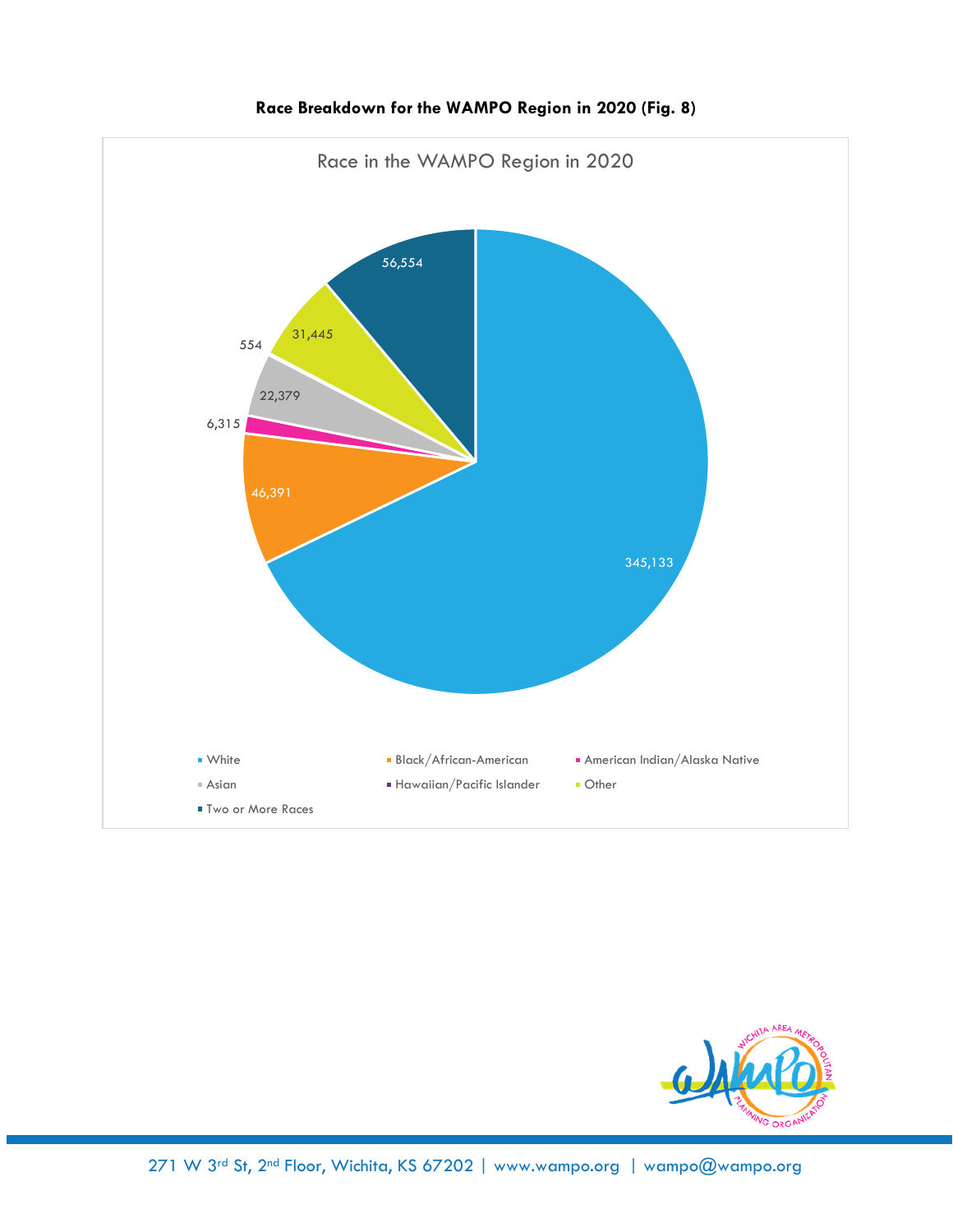

**Map of Percent Minority Population in the WAMPO Region in 2019 (Fig. 9)**

#### **Percent Minority Population**



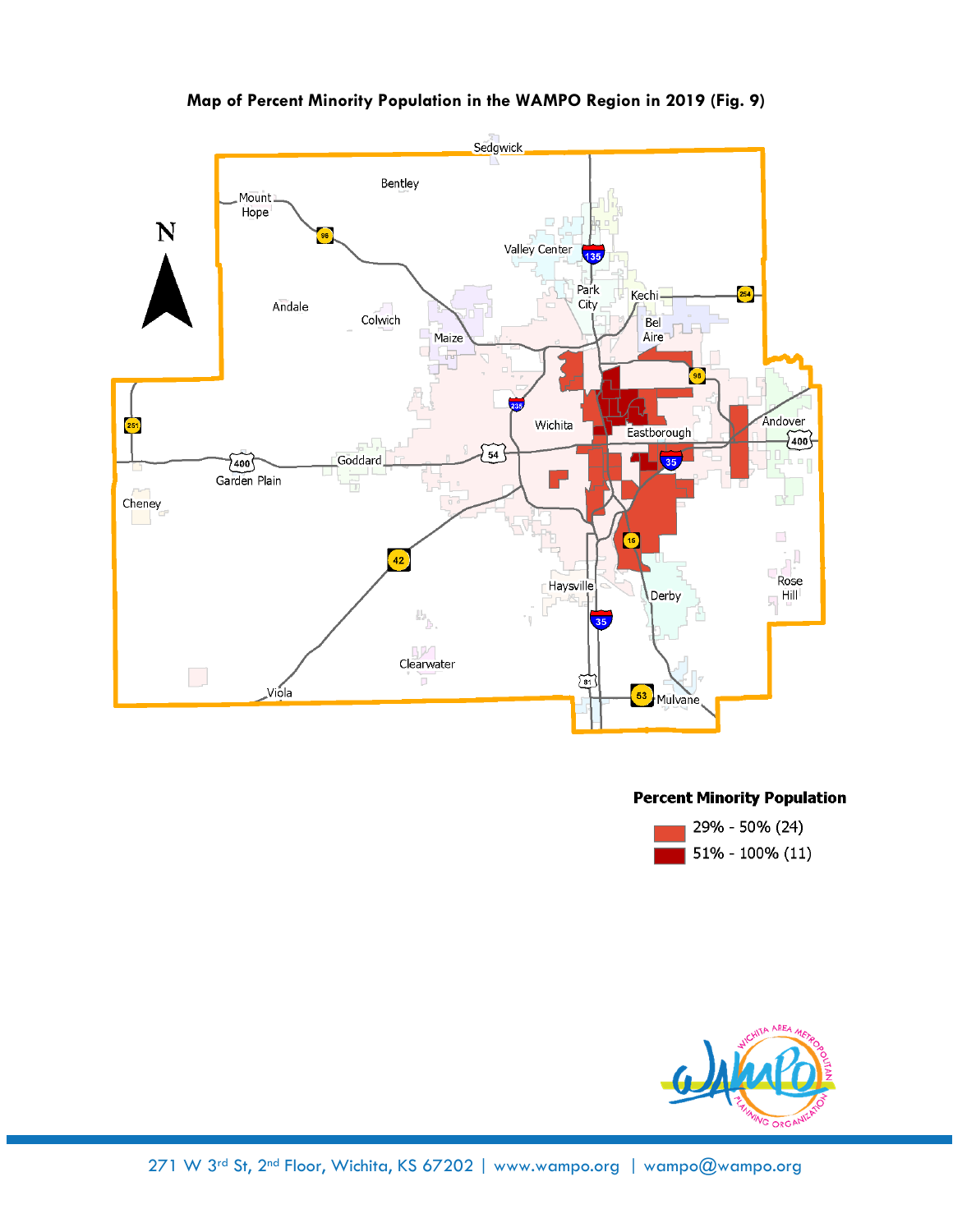## <span id="page-11-0"></span>Age & Disability



**Percentage of WAMPO Population Living with a Disability from 2012-2019 (Fig. 10)**

Disabilities as defined by the Census are self-reported and could include one or more of the following:

- Ambulatory difficulty
- Cognitive difficulty
- Self-care difficulty
- Hearing difficulty
- Vision difficulty
- Independent living difficulty

The percentage of the population living with disabilities is on a steady rise. This portion of the population is more likely to be dependent on public transit, and may work irregular schedules. WAMPO's *5310 Enhanced Mobility of Seniors & Individuals with Disabilities* program recognizes this and grants funds to private nonprofit organizations, states or local government authorities, or operators of public transportation that serve the special needs of transit-dependent populations beyond the traditional public transportation services and Americans with Disabilities Act (ADA) complementary para-transit services.